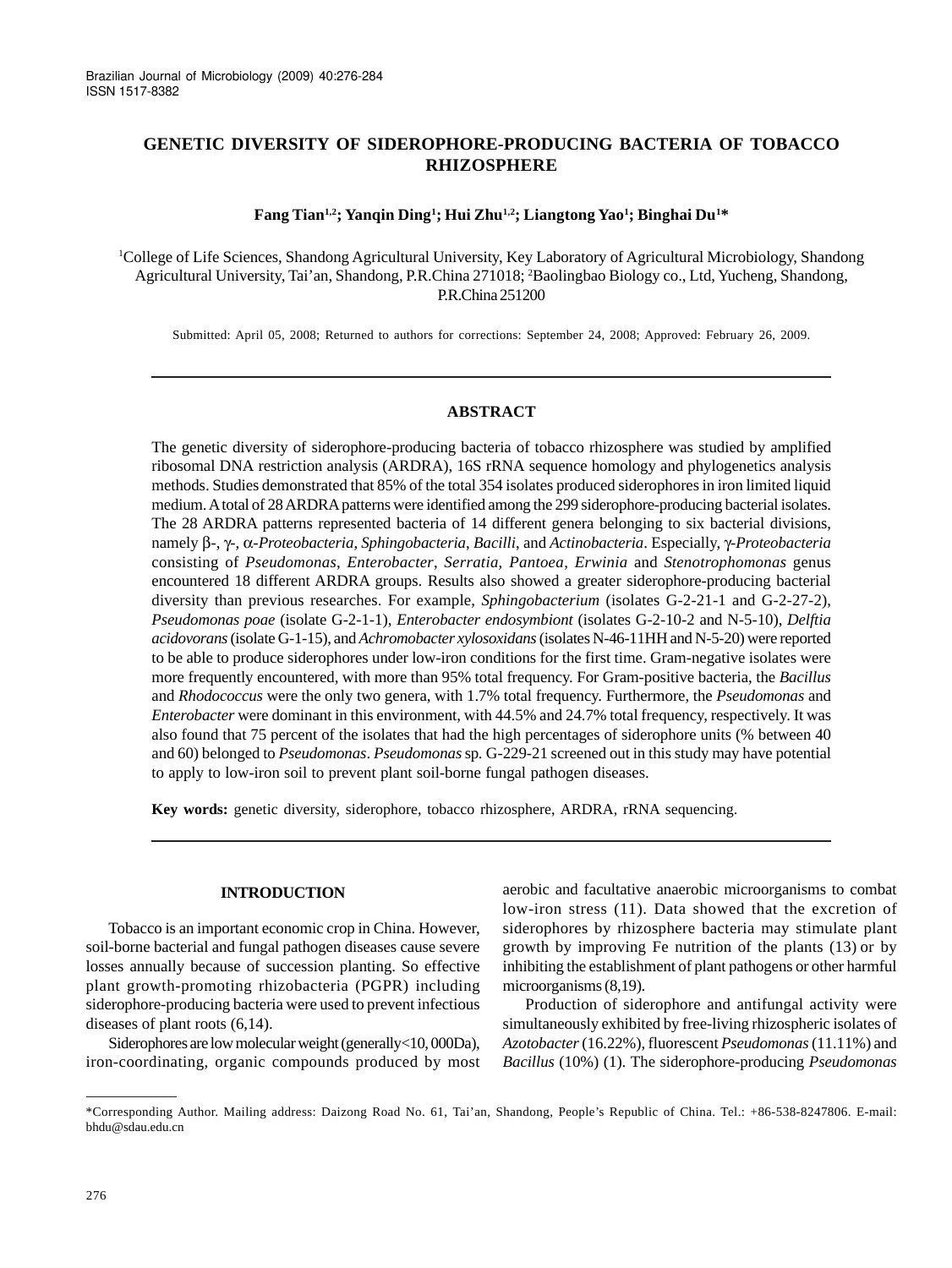SF4c can increase the shoot and dry biomass of wheat by 23% and 45% under greenhouse conditions, respectively (5).

The pioneer works on tobacco rhizosphere microorganisms were concentrated on the isolation and identification of various rhizosphere microbes mainly using traditional physiological and biochemical methods (10,18). Recently, amplified ribosomal DNA restriction analysis (ARDRA) technique has been successfully used for bacterial diversity analysis in a great variety of environments, including soil and tobacco rhizosphere (4).

The aim of this work was to analyze the diversity of cultivable siderophore-producing bacteria of tobacco rhizosphere by ARDRA analysis and rDNA sequencing. Better knowledge of cultivable siderophore-producing bacteria composition in tobacco rhizosphere will undoubtedly contribute to screening for PGPR to prevention of tobacco soil-borne fungal pathogen diseases.

### **MATERIALS AND METHODS**

### **Rhizosphere soil**

Samples from tobacco plants were collected from two different locations (designated as locations 1 and 2) that were less than 0.1 km apart of Science Park of Zunyi Region (27º252 N, 106º332 E) in August 2006. Zunyi Region (Guizhou Province) is an important tobacco production base of the People's Republic of China, but soil-borne bacterial and fungal pathogen diseases cause severe losses annually in this base. The tobacco plants (NC-82) were grown in yellow soil (pH value is 6.36).

#### **Bacterial isolation**

Ten grams of each sample was dissolved in 90 ml of aseptic water. After appropriate dilutions, samples were spreaded to beef extract peptone agar medium (beef extract 0.3%, peptone 1%, NaCl 0.5%, agar 2%, w/v, pH 7.4~7.6 ). Plates were incubated at 30ºC for 2 to 3 days. Bacterial isolates were obtained from agar plates presenting between 30 and 150 colonies. Stock cultures were prepared in aseptic water supplemented with glycerol and kept frozen at -80ºC prior to use.

#### **Screening of siderophore-producing bacterial isolates**

Modified CAS-liquid medium (MM9, Tris buffer, casamino acids 0.3%, sucrose 0.2%, thiamine·HCl 0.0002%, and succinate  $0.2\%$ , w/v)  $(2)$  was used to screen siderophore-producing bacteria. The detection experiment was repeated three times. Siderophore production of the isolates were detected by CASliquid medium and CAS agar plates with a little modified (200 ml of blue agar with 20 ml resultant dark blue liquid, 150 ml double distilled-deionized water, 20 ml 10× MM9 salts, 3 g agar, 2.4 g of a 50% (w/w) NaOH solution, 6 ml casamino acids (10%, w/v), 2 ml glucose (10%, w/v), 0.2 ml thiamine·HCl (0.2%, w/v), and 0.6 ml L-tryptophan  $(1\%, w/v)$  (20), respectively. The siderophore production was evaluated as siderophore units (%) in liquid medium (12). Double distilled-deionized water was used to prepare all media and reagents. Glasswares were soaked for three days in 6 M HCl and rinsed with distilled-deionized water several times to remove traces of iron.

#### **Total DNA extraction and PCR amplification**

The DNA of bacterial isolates was prepared according to the procedures of Murray and Thompson (15)with the exception that for Gram-positive bacteria, no Lysozyme was used. The amplified 16S rRNA gene was obtained from each isolate by PCR with the universal primer P1 (5'-AGAGTTTGATCCT GGTCAGAACGCT-3') and P6 (5'-TACGGCTACCTTG TTACGACTTCACCCC-3'), which were targeted to universally conserved regions and permitted the amplification of an approximate 1, 500-bp fragment. PCR was carried out in a Biometra TGRADIENT thermocycler (Whatman Biometra, Göttingen, Germany). 50 µl reaction volume contained about 25 ng of DNA extract, 2.5 U of *Taq*TM DNA polymerase (TaKaRa Biotechnology (Dalian) Co., Ltd.),  $1 \times$  buffer (10 mM Tris-HCl [pH 8.3],  $1.5 \text{ mM }MgCl_2$ ,  $500 \text{ mM }KCl$ ),  $0.2 \text{ mM }d$ eoxynucleoside triphosphate (each), and 0.4 µM of each primer. Initial DNA denaturation and enzyme activation steps were performed at 95ºC for 5 min, followed by 35 cycles of denaturation at 94ºC for 1 min, annealing at 56ºC for 30 s and extension at 72ºC for 1.5 min, and a final extension at 72ºC for 10 min. The presence and yield of specific PCR product (16S rRNA gene) was monitored by 1% agarose (w/v) gel electrophoresis at 80 V for 1 h in  $1\times$ Tris-Boric Acid-EDTA (TBE) buffer and made visible by ethidium bromide staining and UV transillumination. The images of the agarose gels were documented using a UVP GelDoc-It Imaging System (UVP Inc. USA) under an ultraviolet lamp.

# **ARDRA and rarefaction analysis of siderophore-producing bacterial isolates**

PCR products were purified using the 3S Spin PCR Product Purification Kit (Shenergy Biocolor Bioscience and Technology Company, P. R. China) following the manufacturer's instructions. Purified PCR products were digested with the four chosen enzymes *Alu* I, *Hae* III, *Hin*f I, and *Msp* I (TaKaRa Biotechnology (Dalian) Co., Ltd.) in separated reactions. The selection of the four restriction enzymes was based on the studies of Laguerre *et al*. (9). The digestions were performed for 4 h at 37ºC in 10 µl reaction volume containing 5 µl of purified PCR products, 1 µl of the commercially supplied incubation  $10\times$  buffers, 3.5 µl of water, and 0.5 µl (10 U/µl) of the restriction enzyme. Reaction products (10 µl) were run on a 3% (w/v) agarose gel in  $1 \times$  TBE buffer for 4 h at 100 V under refrigeration. Agarose gels were stained, visualized and digitalized as described above. The visible bands greater than 100 bp were used to construct the dendrogram. For each restriction enzyme's band, a binary data matrix was constructed on the basis of the presence or absence of each band (coded as 1 or 0, respectively). The band patterns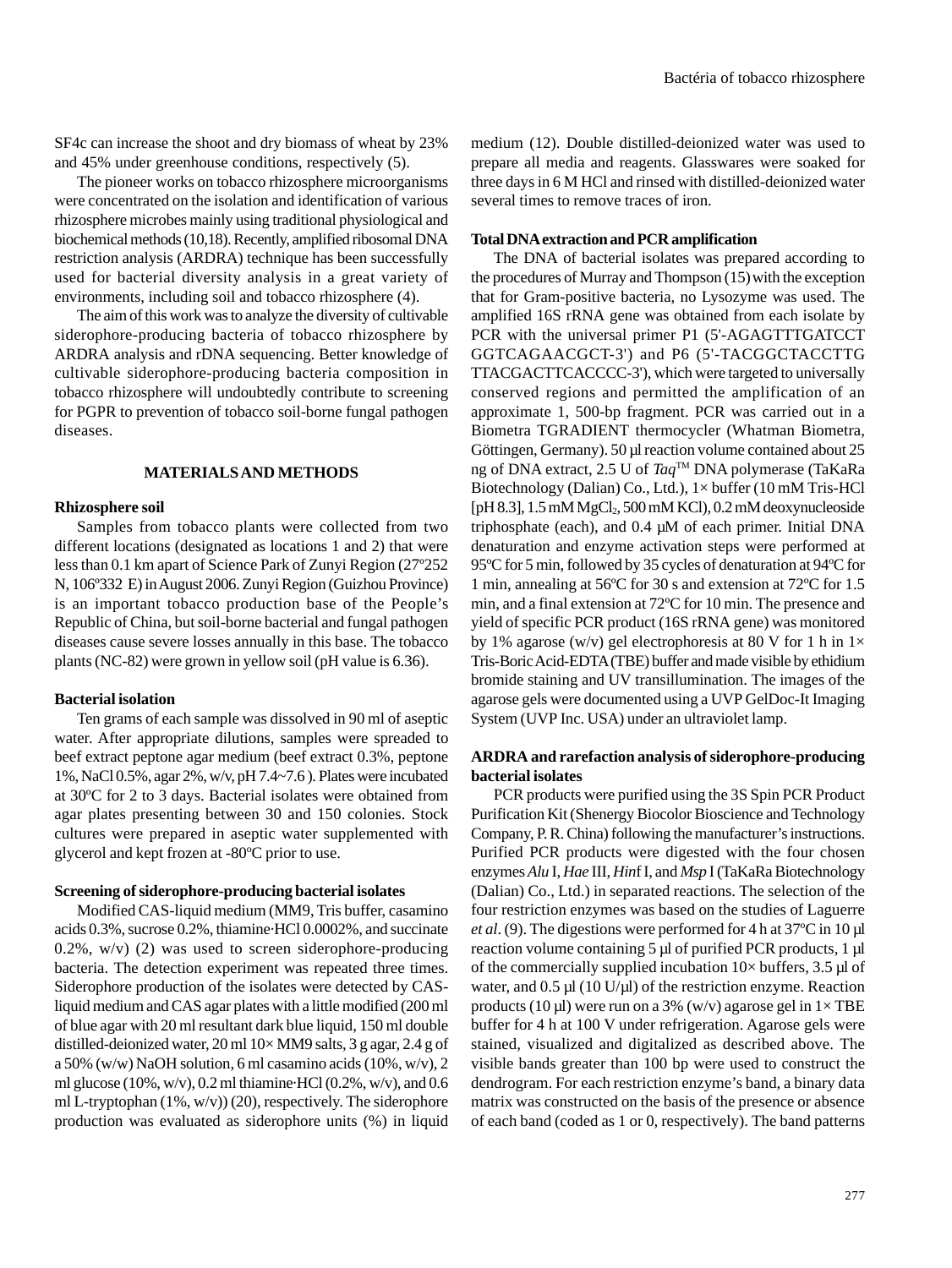obtained with each enzyme were combined to obtain a single pattern for each isolate. The patterns were used to construct a dendrogram by using the unweighted pair group method using arithmetic averages (UPGMA), clustering algorithm using the Sorensen's Coefficient along with the fine optimization option with MultiVariate Statistical Package (MVSP) version 3.13h (GeoMem, Blairgowrice, United Kingdom). Diversity of siderophore-producing bacterial isolates was further investigated by rarefaction analysis. Rarefaction curves were produced by using the analytical approximation algorithm of Hurlbert (7). Calculations were performed on a personal computer with the freeware program aRarefactWin (http:// www.uga.edu/strata/software/).

# **16S rRNA gene sequencing and sequence analysis**

Purified PCR products obtained from isolates of each ARDRA group were sequenced. The Nucleotide-nucleotide BLAST (blastn) of the National Center for Biotechnology Information database, accessible on the internet (http://www.ncbi.nlm.nih.gov/ BLAST/) was used to find nearly identical sequences for the 16S rRNA gene sequences determined. The higher similarity sequences and the 16S rRNA gene sequences of type strains were retrieved from the Ribosomal Database Project a! (http:// rdp.cme.msu.edu/). Sequences were aligned using the CLUSTAL X software version 1.8 (ftp://ftp-igbmc.u-strasbg.fr/pub/ ClustalX/). The evolutionary distances were calculated using the software package TREECON version 1.3b (http://biocwww.uia.ac.be/u/yvdp/treeconw.html). The construction of neighbor-joining tree and bootstrap analysis of 1000 resamplings were performed using software package TREECON too.

# **RESULTS**

#### **Bacterial isolation**

Bacteria were isolated from tobacco rhizosphere soil at densities ranging from 6.73 to 7.86 log CFU/g (dry weight). A total of 354 isolates were obtained from the soil samples of tobacco rhizosphere (166 isolates from location 1, 188 isolates from location 2).

#### **Screening of siderophore-producing bacterial isolates**

Two hundred and ninty nine isolates (143 isolates from location 1, 156 isolates from location 2) produced siderophores in iron limited liquid medium. Ninety-nine percent of the isolates produced big or small size of orange halos on CAS agar plates, except for the isolates PC-1012, PC-1011, P-6-3h, and G-2-17-1 which couldn't grow on CAS agar plates (Fig. 1). The siderophores production was evaluated as siderophore units (%). Result showed that more than 75% total frequency of the siderophore-producing strains had the siderophore units (%) between 20 and 40. All of the other strains had the siderophore units (%) between 40 and 60 with less than 25% total frequency.



**Figure 1.** Screening of siderophore-producing bacterial isolates using CAS agar plates. The arrows indicated the isolates PC-1012 (the left one), and G-2-17-1 (the right one) which couldn't grow on CAS agar plates. The circles in the center of the orange halos were filter papers soaked up with bacterial supernatant.

#### **ARDRA analysis of siderophore-producing bacterial isolates**

Total 299 siderophore-producing isolates were subjected to ARDRA analysis by digestion of the amplified 16S rRNA gene with the four restriction enzymes. Similar banding patterns obtained after combination of the four independent digestions (Fig. 2) were grouped to finally obtain a total of 28 groups (location 1 and location 2 contained 28 groups, respectively) (Table 2). As shown in Fig. 2, each group presented a specific banding pattern, and groups of different species were clearly differentiated, with a similarity lower than 95%.

# **Rarefaction analysis of the siderophore-producing bacterial isolates**

Rarefaction analysis was used to estimate how percent of the biodiversity was sampled (Fig. 3). Results showed that by screening of 140 siderophore-producing bacterial isolates, the rarefaction curves reached saturation for both samples of the two locations and the variation between the two samples was minimal, that is to say, the repetition rate was well between the two samples (Table 2).

For the fact that there had no isolate in the two locations was unique, the rarefaction analysis suggests that 299 bacterial isolates is sufficient to circumscribe the siderophore-producing bacterial diversity of tobacco rhizosphere.

# **Sequencing and phylogeny of 16S rRNA gene of siderophoreproducing isolates**

Representative isolates of each group were selected for partial 16S rRNA gene sequencing so as to retrieve sequence similarity and bacterial identity from NCBI (Table 1). After partial sequencing of the 16S rRNA gene of ARDRA group representatives, closest identities of isolates were retrieved from NCBI. Results showed a strong similarity with NCBI sequences, like those of group 10, 17, 26, and 28, were strongly related to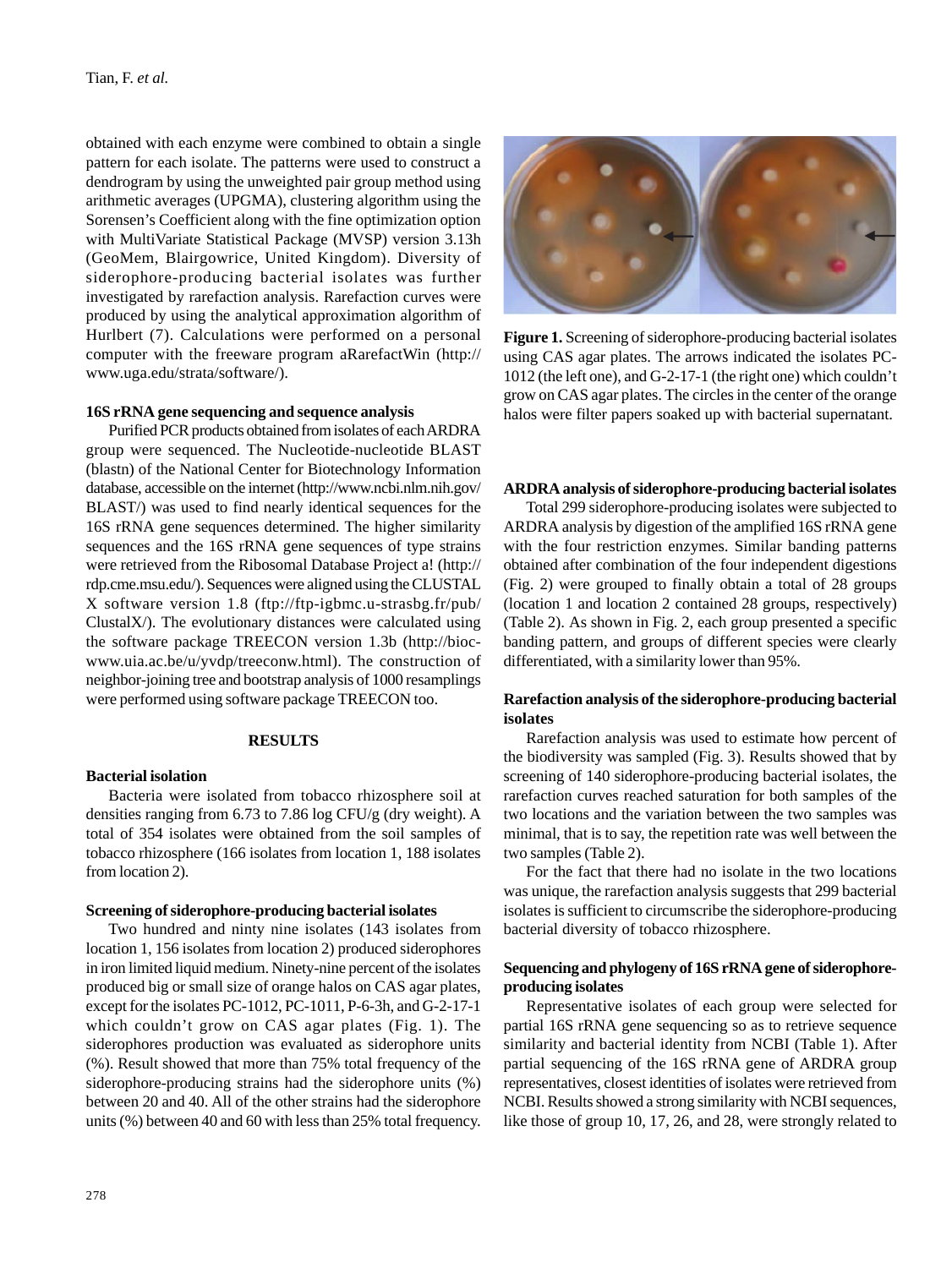

**Figure 2.** 16S-ARDRA patterns obtained from restriction digestion gel photos with *Alu* I, *Hae* III, *Hin*f I, and *Msp* I. Lanes (1-16) represent the ARDRA groups 1, 2, 4, 7, 10, 11, 12, 13, 14, 17, 18, 21, 24, 25, 26, and 27. Lanes M are the marker 100 bp + 1.5 kb DNA ladder; A, B, C, and D represent restriction digestion gel photos with *Alu* I, *Hae* III, *Hin*f I, and *Msp* I.

NCBI sequences, with 100% similarity (Table 1). Relatedness between isolate and type strain sequences was demonstrated in Fig. 4 and Fig. 5. Isolates were therefore clustered in six different classes: β-, γ-, α-*Proteobacteria*, *Sphingobacteria*, *Bacilli*, and *Actinobacteria*. γ-*Proteobacteria* which consisted of *Pseudomonas*, *Enterobacter*, *Serratia*, *Pantoea*, *Erwinia* and *Stenotrophomonas* genus encountered 18 different ARDRA groups.

## **Distribution of siderophore-producing isolates**

Table 1 demonstrated a wide variety of siderophoreproducing bacteria, with 14 different genera encountered. Gramnegative isolates were more frequently encountered, with 289 isolates, compared to 10 Gram-positive isolates. Distribution of siderophore-producing isolates according to ARDRA groups



**Figure 3.** Rarefaction curves for the different ARDRA patterns of all the siderophore-producing bacterial isolates used in this study. The expected number of ARDRA patterns is plotted versus the number of isolates. Rarefaction curves were also calculated for the fraction of L1 and L2. L1: location 1; L2: location 2.

(Table 2) revealed that groups 1, 2, 3, 4, 5, 6, 7, 8, 9, 10, 12, 13, 14, 15, and 16 had the most numerous isolates and that these groups belonged to Gram-negative bacteria corresponding to the *Pseudomonas* and *Enterobacter* genera with 44.5% and 24.7% total frequency, respectively. That is to say, the siderophoreproducing *Pseudomonas* isolated from tobacco rhizosphere soil ranged from 6.38 to 6.51 log CFU/g (dry weight). For Grampositive bacteria, group 25 and 28 were the only two groups corresponding to the *Bacillus* and *Rhodococcus* genera, with 1.7% total frequency, respectively.

### **DISCUSSION**

The diversity of cultivable siderophore-producing bacteria of tobacco rhizosphere was characterized in this study. Results have demonstrated that 85% of the total 354 isolates produced siderophores in iron limited liquid medium and a total of 28 ARDRA patterns were identified among the 299 siderophoreproducing bacterial isolates. The 28 ARDRA patterns represented bacteria of 14 different genera belonging to six bacterial divisions, namely β-, γ-, α-*Proteobacteria*, *Sphingobacteria*, *Bacilli*, and *Actinobacteria*. Especially, γ-*Proteobacteria* which was consisted of *Pseudomonas*, *Enterobacter*, *Serratia*, *Pantoea*, *Erwinia* and *Stenotrophomonas* genus encountered 18 different ARDRA groups. Gram-negative isolates were more frequently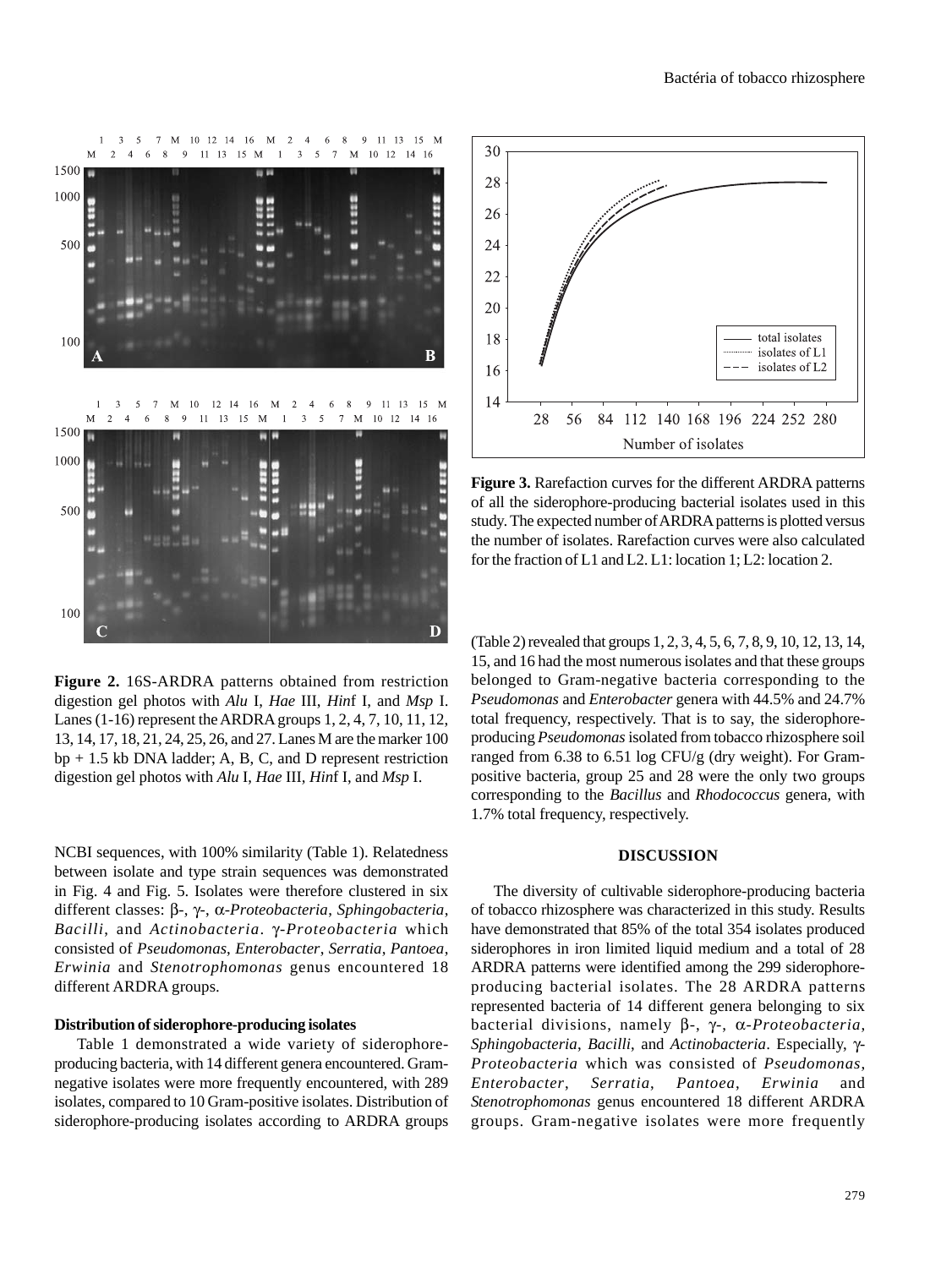| Isolate        | ARDRAgroup     | Accession no. | Closest NCBI Strain and Accession no.  | Sid       | Similarity(%) |
|----------------|----------------|---------------|----------------------------------------|-----------|---------------|
| $G-1-19-1$     | 1              | EF102853      | Pseudomonas sp., AB076857              | $(+)$     | 99.3          |
| $G-1-21-2$     | 1              | EF102855      | Pseudomonas sp., AB076857              | $(+)$     | 99.9          |
| $G-1-11-12$    | 1              | EF102854      | Pseudomonas sp., AB076857              | $(+)$     | 99.6          |
| $G-5-14$       | $\mathbf{1}$   | EF102857      | Pseudomonas sp., DQ118954              | $(+)$     | 99.4          |
| G-229-21       | $\overline{c}$ | EF102850      | Pseudomonas sp., AF456229              | $(+)$     | 99.6          |
| G-229-22       | $\overline{c}$ | EF102851      | Pseudomonas sp., AF456229              | $(+)$     | 99.6          |
| G-229-23       | $\overline{c}$ | EF102852      | Pseudomonas sp., AF456229              | $(+)$     | 99.8          |
| $G-6-9-2$      | 3              | EF102858      | Pseudomonas sp., DQ453823              | $(+)$     | 99.8          |
| $G-2-1-1$      | $\overline{4}$ | EF102856      | Pseudomonas poae, DQ536513             | $(-)$     | 99.3          |
| N-5-143XBH     | 5              | EF102848      | Pseudomonas putida, DQ449024           | $(+)$     | 99.4          |
| $G-4-14-1$     | 6              | EF102849      | Pseudomonas putida, DQ886481           | $(+)$     | 99.9          |
| $G-4-1-2$      | $\overline{7}$ | EF102847      | Pseudomonas putida, DQ886481           | $(+)$     | 99.3          |
| G-229-2        | 8              | EF102839      | Pseudomonas aeruginosa, CP000438       | $(+)$     | 99.9          |
| NB-17-1        | 9              | EF102841      | Pseudomonas aeruginosa, CP000438       | $(+)$     | 99.9          |
| $P-5-3$        | 9              | EF102842      | Pseudomonas aeruginosa, CP000438       | $(+)$     | 99.2          |
| PB-5-2         | 9              | EF102843      | Pseudomonas aeruginosa, CP000438       | $(+)$     | 100.0         |
| GA-15-1        | 9              | EF102837      | Pseudomonas aeruginosa, CP000438       | $(+)$     | 99.0          |
| $G-229-1$      | 10             | EF102838      | Pseudomonas aeruginosa, CP000438       | $(+)$     | 97.8          |
| $GA-8-1$       | 10             | EF102840      | Pseudomonas aeruginosa, CP000438       | $(+)$     | 100.0         |
| PB-6-1         | $10\,$         | EF102844      | Pseudomonas aeruginosa, CP000438       | $(+)$     | 100.0         |
| PB-9-2         | 10             | EF102845      | Pseudomonas aeruginosa, CP000438       | $(+)$     | 100.0         |
| $G-1-7$        | 11             | EF102835      | Pectobacterium carotovorum, AY207086   | $(+)$     | 99.1          |
| $G-1-5-1$      | 11             | EF102836      | Pectobacterium carotovorum, AY207086   | $(+)$     | 99.6          |
| $G-4-13-2$     | 12             | EF102834      | Pantoea agglomeran, AM184214           | $(+)$     | 99.0          |
| $G-226-1$      | 12             | EF102825      | Enterobacter aerogenes, AB099402       | $(+)$     | 99.6          |
| $G-2-10-2$     | 13             | EF102826      | Enterobacter endosymbiont, AY753172    | $(+)$     | 99.2          |
| $N-5-10$       | 13             | EF102824      | Enterobacter endosymbiont, AY753172    | $(+)$     | 99.1          |
| $P-6-4R$       | 14             | EF102862      | Serratia marcescens, AY043386          | $(+)$     | 99.8          |
| P-4-8R         | 15             | EF102860      | Serratia marcescens, AY514435          | $(+)$     | 99.5          |
| P-6-14RR       | 15             | EF102863      | Serratia marcescens, AY514435          | $(+)$     | 99.8          |
| <b>P-4-8RR</b> | 16             | EF102861      | Serratia marcescens, AY514432          | $(+)$     | 99.1          |
| $G-1-15$       | 17             | EF102823      | Delftia acidovorans, AM180725          | $(-)$     | 100.0         |
| $G-5-5-1$      | 18             | EF102868      | Stenotrophomonas maltophilia, AJ306833 | $(-)$     | 99.7          |
| $P-2-13$       | 19             | EF102866      | Stenotrophomonas maltophilia, AY486381 | $(-)$     | 99.7          |
| $P-5-22$       | 19             | EF102867      | Stenotrophomonas maltophilia, AY486381 | $(-)$     | 98.3          |
| $P-5-2$        | 20             | EF102833      | Ochrobactrum sp., DQ486950             | $(+)$     | 98.8          |
| $G-1-22$       | $21\,$         | EF102818      | Agrobacterium tumefaciens, AB247617    | $(+)$     | 98.8          |
| N-46-11HH      | $22\,$         | EF102816      | Achromobacter xylosoxidans, AY631060   | $(\cdot)$ | 99.4          |
| $N-5-20$       | $23\,$         | EF102817      | Achromobacter xylosoxidans, AF411021   | $(-)$     | 99.7          |
| $G-4-3-1$      | $24\,$         | EF102820      | Alcaligenes faecalis, AJ509012         | $(+)$     | 99.7          |
| $G-1-6$        | $25\,$         | EF102819      | Alcaligenes sp., DQ211905              | $(+)$     | 99.1          |
| PC-1012        | $26\,$         | EF102822      | Bacillus subtilis, DQ012095            | $(+)$     | 100.0         |
| PC-1011        | $26\,$         | EF102821      | Bacillus subtilis, DQ012095            | $(+)$     | 100.0         |
| $G-2-21-1$     | $27\,$         | EF102864      | Sphingobacterium sp., AY556417         | $(\cdot)$ | 99.3          |
| $G-2-27-2$     | $27\,$         | EF102865      | Sphingobacterium sp., AY556417         | $(\cdot)$ | 99.3          |
| $G-2-17-1$     | $28\,$         | EF102859      | Rhodococcus erythropolis, DQ858961     | $(+)$     | 100.0         |

Table 1. List of siderophore-producing bacterial isolates obtained in this study representing each ARDRA group and their closest affiliation according to sequencing of 16S rRNA gene.

Accession no.: GenBank accession number; Sid: siderophore; have been reported to produce siderophores ( + ); not have been reported to produce siderophores ( - )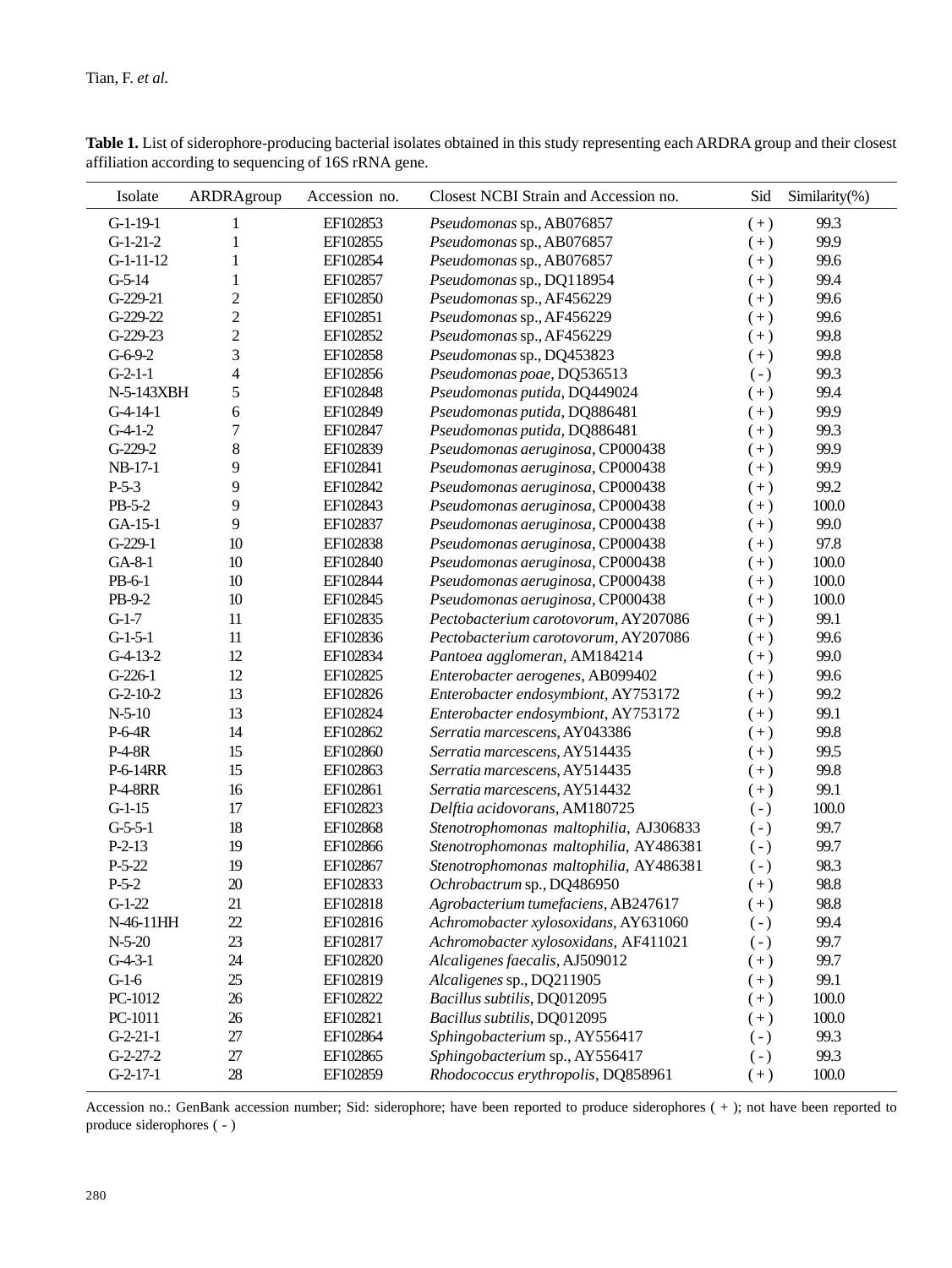

**Figure 4.** A neighbor-joining phylogenetic tree based on 16S rRNA gene sequences of siderophore-producing representative strains. The tree contains the closest type strain for each isolate which belong to I, II, III, IV, V, and VI class, respectively. Bootstrap analyses were made with 1000 cycles. Only bootstrap values of > 50% are shown at the branch points. The scale bar represents 0.1 substitutions per nucleotide. I, II, III, IV, V, and VI indicated β*-Proteobacreria*, γ*-Proteobacteria* (*Xanthomonadacea*), *Spingobacteria*, α-*Proteobacteria*, *Bacilli*, and *Actinobacteria* class, respectively.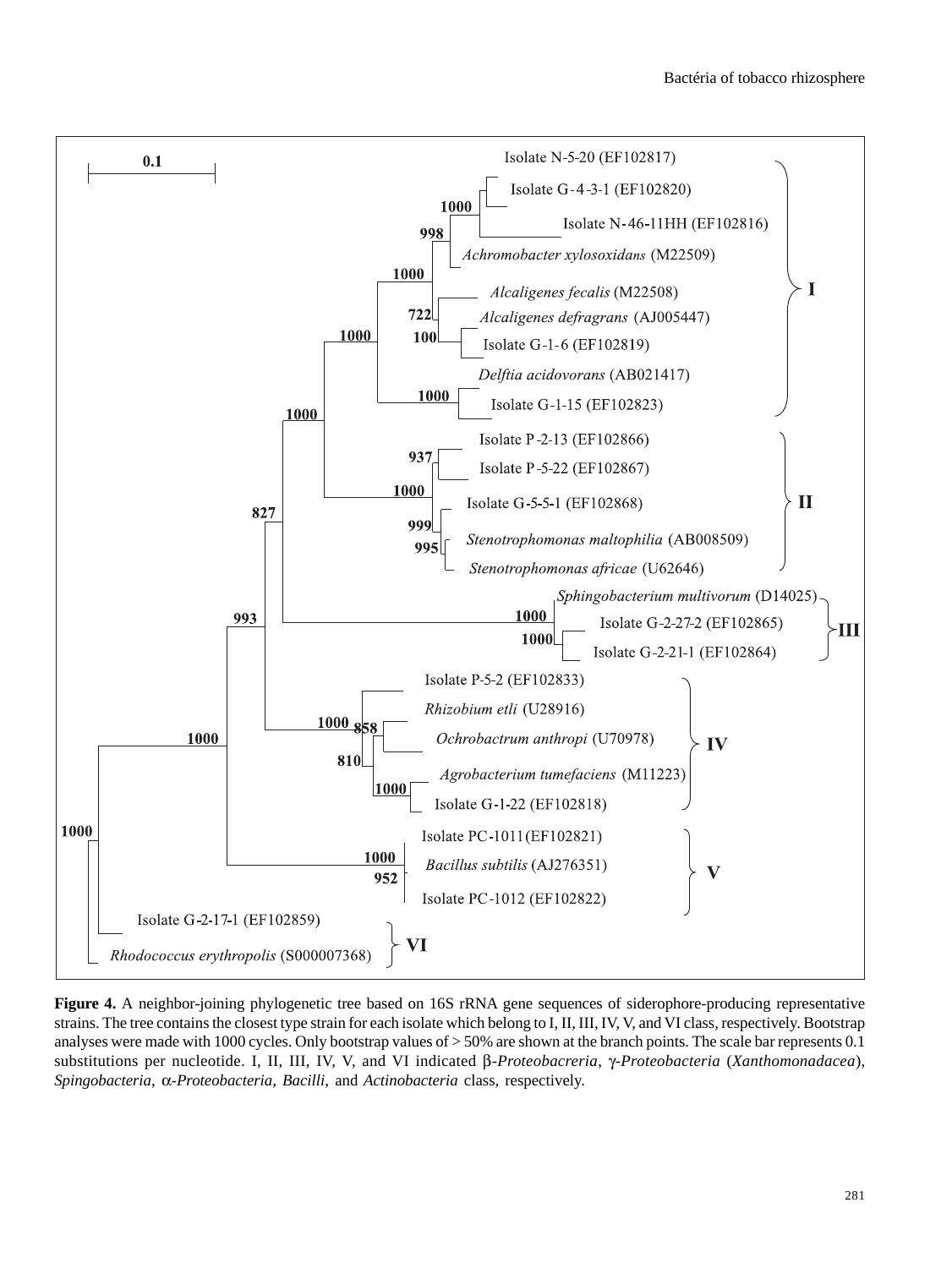

encountered, with more than 95% total frequency. Furthermore, the *Pseudomonas* and *Enterobacter* were dominant in this environment, with 44.5% and 24.7% total frequency, respectively. For Gram-positive bacteria, the *Bacillus* and *Rhodococcus* were the only two genera, with 1.7% total frequency, respectively.

Seventy five percent of the isolates that had the siderophore units (%) between 40 and 60 belonged to *Pseudomonas* genus. This observation was also made by Alexander (2) who had found that most of the siderophoreproducing isolates coming from the roots of two grass species belonged to the genus *Pseudomonas*. The presence of the genus *Pseudomonas* was expected due to its importance in plant rhizosphere ecosystems, in relation notably with its siderophoremediated suppression and inducing local systemic host resistance activities  $(16, 17)$ .

It was excited to find that *Sphingobacterium* sp. G-2-21-1 and G-2-27-2 had the siderophore units (%) between 40 and 60; in our knowledge, it was the first time to report that genus *Sphingobacterium* can produce siderophores under low-iron conditions. We also reported that *P. poae* (isolate G-2-1-1), *Enterobacter endosymbiont* (isolates G-2-10-2 and N-5-10), *Delftia acidovorans* (isolate G-1-15), and *A. xylosoxidans* (isolates N-46-11HH and N-5-20) can produce siderophores under low-iron conditions for the first time. These eight bacterial isolates are potential to be examined for their capability in enhancing plant growth. Furthermore, we also reported that *Pseudomonas* sp*.* G-229-21 could produce high-affinity carboxylate type siderophores under low iron conditions and its siderophores

**Figure 5.**  A neighbor-joining phylogenetic tree based on 16S rRNA gene sequences of siderophore-producing strains. The tree contains the closest type strain for each isolate which belong to *Pseudomonas*, *Serratia* , *Enterobacter*, *Pantoea*, and *Erwinia* genera, respectively. Bootstrap analyses were made with 1000 cycles. Only bootstrap values of > 50% are shown at the branch points. The scale bar represents 0.1 substitutions per nucleotide.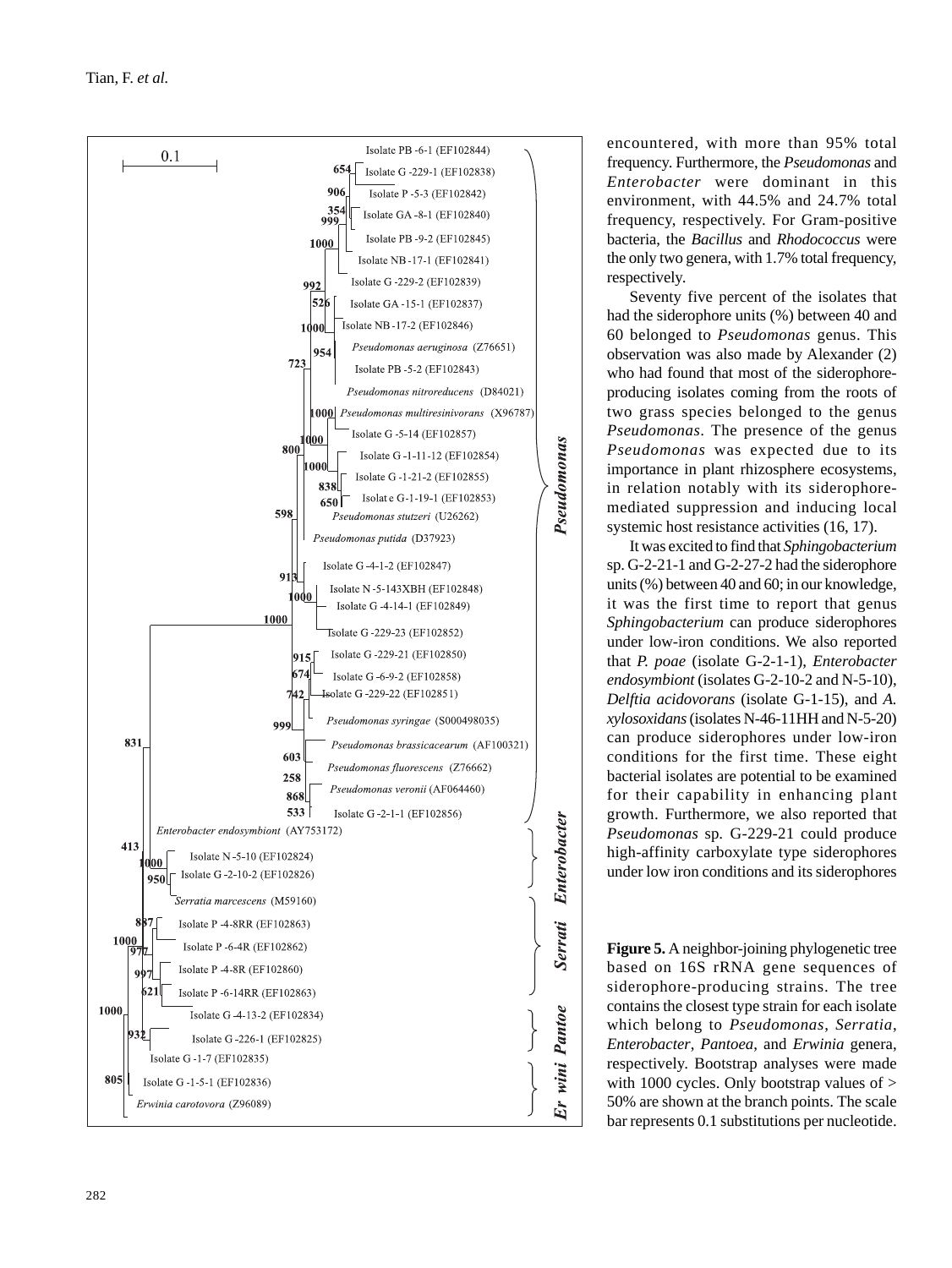| Group<br>No.   | ARDRA banding pattern according<br>to restriction enzyme used |                           |               |                | Numbers of isolates |                | Group total frequency (%) |            |         |         |
|----------------|---------------------------------------------------------------|---------------------------|---------------|----------------|---------------------|----------------|---------------------------|------------|---------|---------|
|                | $Alu$ I                                                       | Hae III                   | HintI         | MspI           | L1                  | L2             | L1/2                      | ${\rm L}1$ | L2      | L1/2    |
| $\mathbf{1}$   | $\mathbf{A}$                                                  | $\mathbf{A}$              | $\mathbf{A}$  | $\mathbf{A}$   | 11                  | 12             | 23                        | 3.7        | 3.9     | 7.6     |
| $\overline{c}$ | $\, {\bf B}$                                                  | $\, {\bf B}$              | $\, {\bf B}$  | $\, {\bf B}$   | 7                   | 9              | 16                        | 2.3        | 3.1     | 5.4     |
| 3              | $\mathsf{C}$                                                  | $\mathsf{C}$              | $\, {\bf B}$  | $\, {\bf B}$   | 4                   | 4              | $\,8\,$                   | 1.3        | 1.4     | 2.7     |
| 4              | D                                                             | $\mathcal{C}$             | $\, {\bf B}$  | $\overline{B}$ | 7                   | 9              | 16                        | 2.2        | 3.2     | 5.4     |
| 5              | $\mathsf{C}$                                                  | $\mathsf{C}$              | $\mathsf{C}$  | $\, {\bf B}$   | 5                   | 3              | $\,8\,$                   | 1.6        | 1.1     | 2.7     |
| 6              | $\overline{C}$                                                | $\mathcal{C}$             | $\mathcal{C}$ | $\mathcal{C}$  | 3                   | $\overline{2}$ | 5                         | 1.0        | 0.7     | 1.7     |
| 7              | $\overline{C}$                                                | $\mathbf D$               | $\mathcal{C}$ | $\mathbf D$    | 10                  | 11             | 21                        | 3.3        | 3.7     | 7.0     |
| 8              | $\overline{C}$                                                | E                         | $\, {\bf B}$  | E              | $\mathbf{2}$        | 3              | 5                         | 0.7        | 1.0     | 1.7     |
| 9              | $\overline{C}$                                                | $\mathbf F$               | $\bf{B}$      | ${\bf F}$      | 6                   | 7              | 13                        | 2.0        | 2.3     | 4.3     |
| 10             | $\mathcal{C}$                                                 | $\boldsymbol{\mathrm{F}}$ | $\, {\bf B}$  | ${\bf E}$      | $8\,$               | 10             | 18                        | 2.7        | 3.3     | 6.0     |
| 11             | ${\bf E}$                                                     | G                         | $\mathbf D$   | G              | $\boldsymbol{7}$    | 6              | 13                        | 2.3        | 2.0     | 4.3     |
| 12             | ${\bf F}$                                                     | H                         | ${\bf E}$     | H              | 19                  | 21             | 40                        | 6.2        | 7.1     | 13.3    |
| 13             | $\mathbf F$                                                   | H                         | ${\bf F}$     | H              | 7                   | 9              | 16                        | 2.3        | 3.1     | 5.4     |
| 14             | $\mathbf G$                                                   | H                         | ${\bf E}$     | H              | 3                   | $\overline{2}$ | 5                         | 1.0        | 0.7     | 1.7     |
| 15             | H                                                             | H                         | ${\bf F}$     | H              | 4                   | 6              | $10\,$                    | 1.3        | 2.0     | 3.3     |
| 16             | $\mathbf G$                                                   | $\bf{I}$                  | G             | H              | $\overline{c}$      | $\mathbf{1}$   | 3                         | 0.7        | 0.3     | 1.0     |
| 17             | I                                                             | H                         | H             | $\mathbf I$    | 1                   | $\overline{c}$ | 3                         | 0.3        | 0.7     | $1.0\,$ |
| 18             | J                                                             | $\bf I$                   | I             | $\bf J$        | 5                   | 3              | 8                         | 1.7        | 1.0     | 2.7     |
| 19             | $\bf K$                                                       | $\bf I$                   | I             | $\bf K$        | 5                   | 5              | 10                        | 1.6        | 1.7     | 3.3     |
| 20             | L                                                             | J                         | $\bf J$       | L              | $\overline{c}$      | 1              | 3                         | 0.7        | 0.3     | 1.0     |
| 21             | $\mathbf M$                                                   | J                         | $\bf J$       | L              | 4                   | 4              | $\,8\,$                   | 1.3        | $1.4\,$ | 2.7     |
| 22             | $\mathbf N$                                                   | K                         | $\bf K$       | $\mathbf M$    | 1                   | $\overline{2}$ | 3                         | 0.3        | 0.7     | 1.0     |
| 23             | $\mathbf O$                                                   | $\mathbf{L}$              | $\bf J$       | $\mathbf N$    | 4                   | 6              | 10                        | 1.3        | 2.0     | 3.3     |
| 24             | $\mathbf{O}$                                                  | L                         | J             | $\mathbf O$    | 4                   | 4              | $\,8\,$                   | 1.3        | 1.4     | 2.7     |
| 25             | ${\bf P}$                                                     | M                         | L             | ${\bf P}$      | $\overline{c}$      | 3              | 5                         | 0.7        | 1.0     | 1.7     |
| 26             | Q                                                             | N                         | M             | $\mathbb{R}$   | 3                   | 5              | $\,8\,$                   | 1.0        | 1.7     | 2.7     |
| 27             | ${\bf R}$                                                     | $\mathbf O$               | ${\bf N}$     | S              | $\overline{4}$      | 4              | 8                         | 1.3        | 1.4     | 2.7     |
| 28             | ${\bf S}$                                                     | ${\bf P}$                 | $\mathbf{O}$  | $\mathbf T$    | 3                   | $\overline{2}$ | 5                         | 1.7        | 1.0     | 1.7     |
| Total          | 19                                                            | 16                        | 15            | 20             | 143                 | 156            | 299                       | 47.8       | 52.2    | 100.0   |

Table 2. Distribution of siderophore-producing bacterial isolates of tobacco rhizosphere according to ARDRA groups and restriction patterns.

L1: isolates of location 1; L2: isolates of location 2; L1/2: the total isolates of location 1 and 2.

were capable of antagonising against *Phytophthora parasitica var. nicotianae* (Breda de Hann) Tucker strongly under low iron conditions (21).

In addition, the predominant presence of Gram-negative siderophore-producing bacteria isolated from tobacco rhizosphere may be due in part to the use of CAS agar plates. Because Gram-positive bacteria were especially sensitive to the HDTMA used in the CAS agar plates (20).

Although the samples were all collected from acerbic tobacco rhizosphere, we had detected a large number of siderophoreproducing bacteria under low-iron conditions. It indicated that the producing of siderophores was induced by low iron stress.

At the same time, 36.4% of the total tobacco in China are planted in neutral and alkaline low-iron soil (3), so the siderophoreproducing bacteria screened out in this study have great potential to apply to low-iron soil to prevent plant soil-borne fungal pathogen diseases(concerned greenhouse experimentations are in progress).

### **ACKNOWLEDGEMENTS**

This work was funded by the Research Award Fund for Outstanding Middle-aged and Young Scientist of Shangdong Province (People's Republic of China) (2006BS06012). We thank